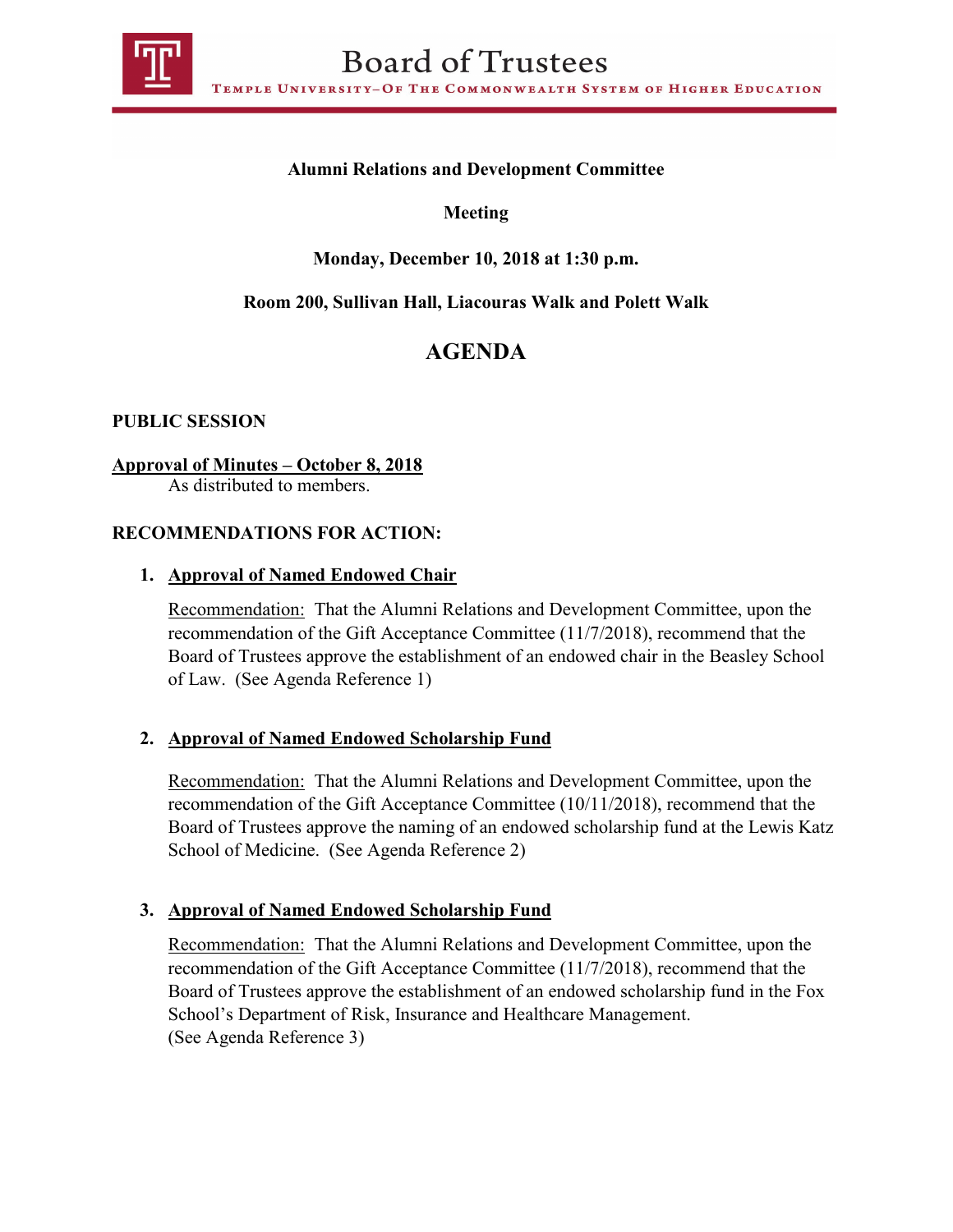### **4. Approval of Extended Pledge Term**

Recommendation: That the Alumni Relations and Development Committee, upon the recommendation of the Gift Acceptance Committee (11/7/2018), recommend that the Board of Trustees approve a 10-year pledge to support Athletics and an endowed scholarship fund in the Fox School of Business. (See Agenda Reference 4)

# **5. Approval of Amended and Restated Agreement**

Recommendation: That the Alumni Relations and Development Committee, upon the recommendation of the Gift Acceptance Committee (11/7/2018), recommend that the Board of Trustees approve an amended and restated gift agreement to benefit three separate efforts within Athletics. (See Agenda Reference 5)

# **6. Approval of Gift-in-Kind**

Recommendation: That the Alumni Relations and Development Committee, upon the recommendation of the Gift Acceptance Committee (11/8/2018), recommend that the Board of Trustees approve the acceptance of posters, photographs and files to support the Libraries' special collections holdings. (See Agenda Reference 6)

# **7. Approval of Gift-in-Kind**

Recommendation: That the Alumni Relations and Development Committee, upon the recommendation of the Gift Acceptance Committee (10/1/2018), recommend that the Board of Trustees approve the acceptance of a mystery book collection as a gift-in-kind to support the new Charles Library. (See Agenda Reference 7)

## **8. Approval of Named Space and Exception to the Gift Acceptance Policy**

Recommendation: That the Alumni Relations and Development Committee, upon the recommendation of the Gift Acceptance Committee (8/29/2018), recommend that the Board of Trustees approve the naming of the Practice Teaching Lab at the School of Pharmacy which would be funded with a charitable gift annuity. (See Agenda Reference 8)

## **9. Approval of Named Space**

Recommendation: That the Alumni Relations and Development Committee, upon the recommendation of the Gift Acceptance Committee (11/5/2018), recommend that the Board of Trustees approve the naming of a Group Study Niche in the new Charles Library. (See Agenda Reference 9)